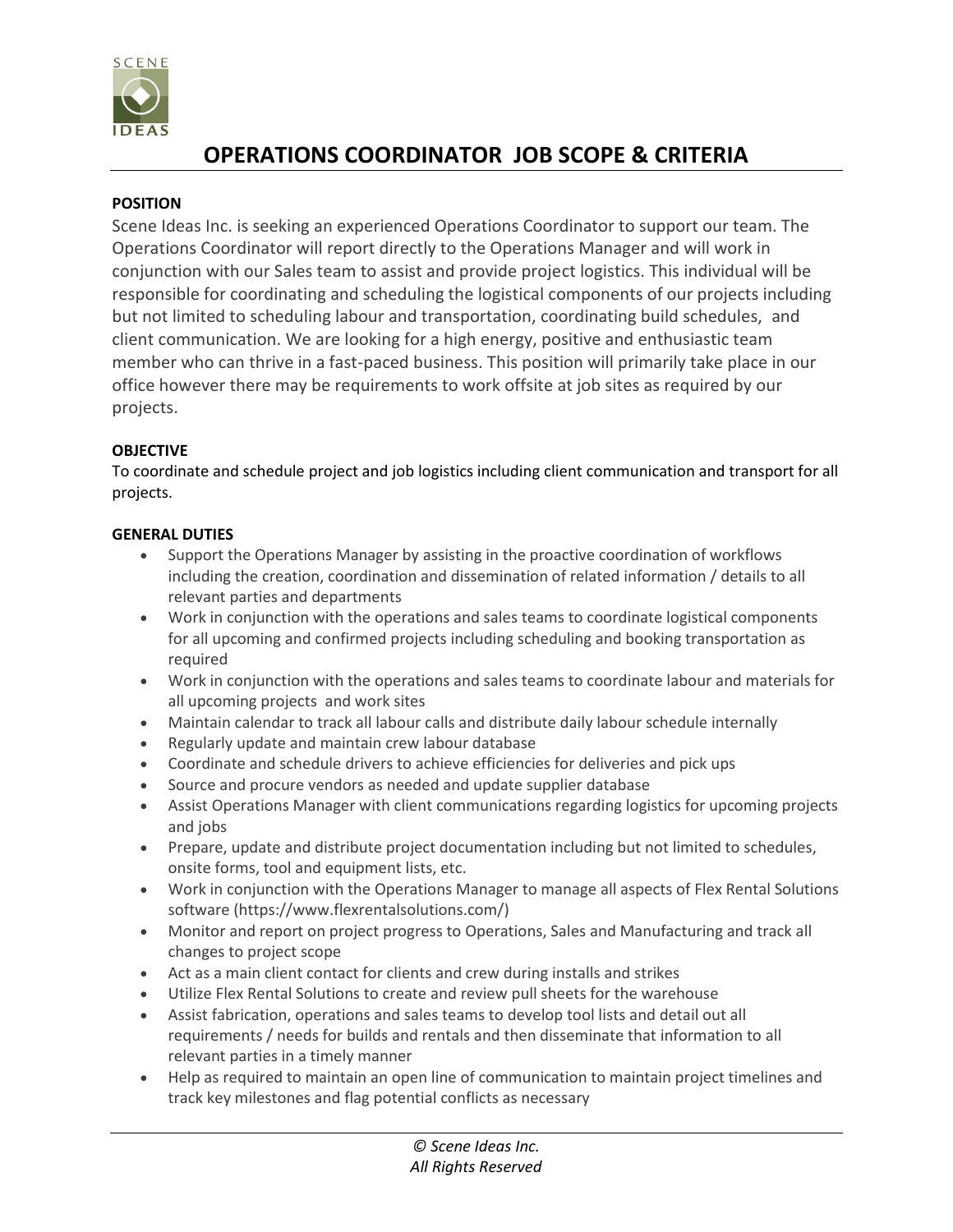

# **OPERATIONS COORDINATOR JOB SCOPE & CRITERIA**

- Identify and propose resolutions for any inefficiencies, conflicts or perceived shortages in stock or equipment
- Estimate and establish deadlines as needed regarding inventory requirements or cross rentals
- Source and obtain quotes for supplies and cross rentals as needed
- Identify any issues that need clarification from sales team or clients prior to order being pulled by warehouse
- Work in conjunction with operations team to follow through with procedures and existing policies to maintain an efficient workflow on all projects
- Follow and maintain safety standards and procedural guidelines
- Contribute to a positive, professional and team-oriented atmosphere
- Other duties as assigned

### **SKILLS & EXPERIENCE REQUIREMENTS**

- Minimum of five (5) years of professional experience in a similar position.
- High school diploma or equivalent.
- Strong computer skills on PC including great working knowledge of Microsoft Office.
- High aptitude for learning new computer programs / software.
- Excellent verbal and written communication skills.
- Strong organizational and time management skills.
- Capacity to establish priorities and work under pressure.
- Flexibility and adaptability to changing workloads.
- Excellent customer service skills.
- Ability to liaise well with others and work within a team.
- Ability to delegate tasks when needed.
- Aptitude for problem solving and attention to detail.
- Ability to think critically and make sound decisions.
- Ability to work and think independently without direct supervision.
- Aptitude to be a team player with a high level of dedication.
- Willingness to work additional time where necessary to complete tasks and meet deadlines.
- Must possess and maintain a valid driver's license with clean driving record.

#### **EXPECTATIONS**

- To always conduct oneself in a courteous and professional manner.
- To contribute in positive ways that foster a collaborative, team-oriented work environment.
- To always respond to all communications, verbal or written, in a timely manner.
- To approach workflow in a proactive fashion, following up with relevant parties as needed.
- To be forward thinking, always considering the bigger picture and how to best achieve it.
- To make recommendations and suggestions to improve workflow and efficiencies.
- To finish tasks to completion.
- To provide updates and status reports regularly especially when tasks have been completed.
- To clarify any tasks, items or requests that are unclear or require more explanation.
- To ask for help when needed.
- To express and share goals for professional development.